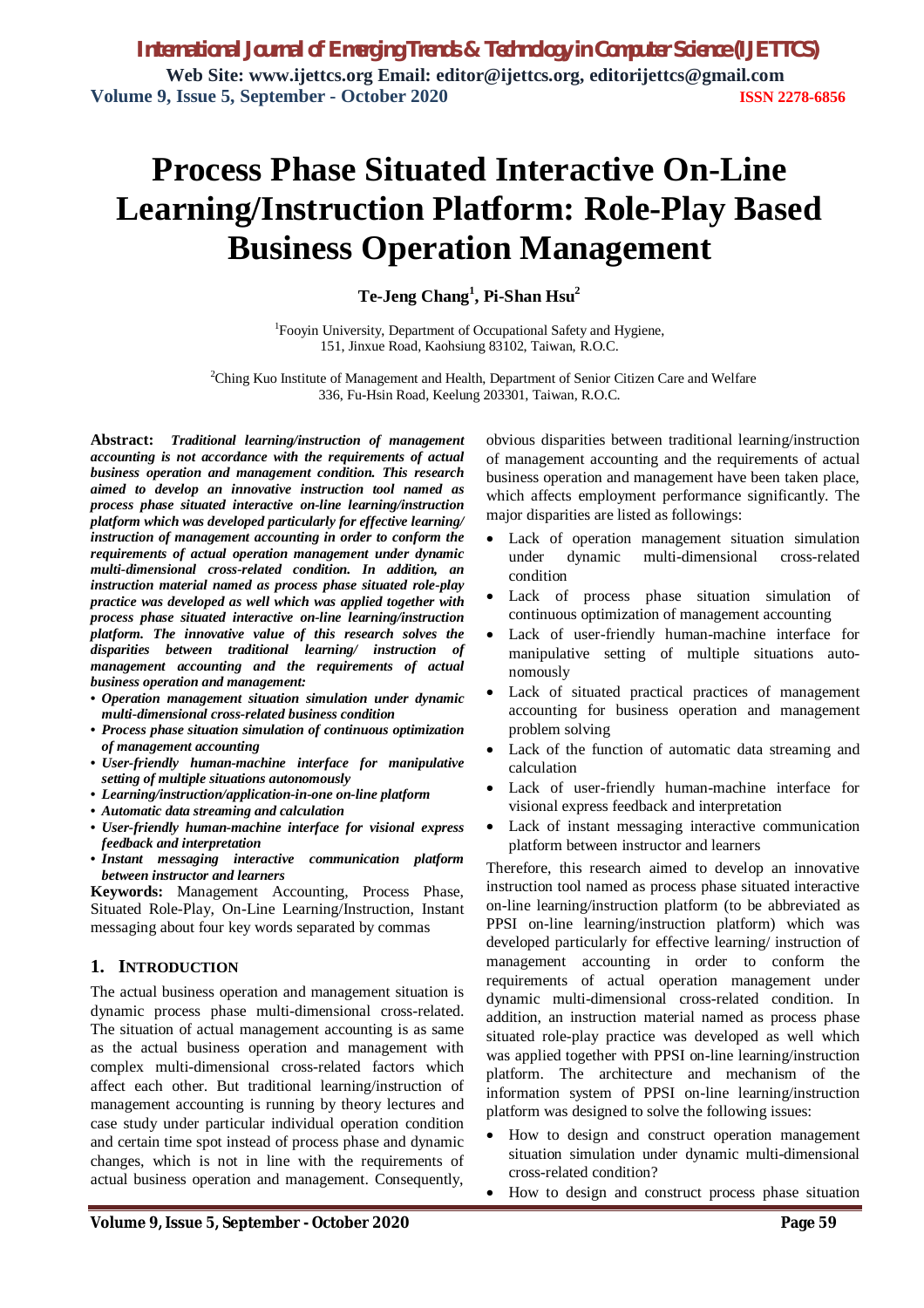# *International Journal of Emerging Trends & Technology in Computer Science (IJETTCS)* **Web Site: www.ijettcs.org Email: editor@ijettcs.org, editorijettcs@gmail.com Volume 9, Issue 5, September - October 2020 ISSN 2278-6856**

simulation of continuous optimization of management accounting?

- How to design and construct a user-friendly humanmachine interface for manipulative setting of multiple situations autonomously?
- How to design and construct situated practical practices of management accounting for business operation and management problem solving?
- How to design and construct the function of automatic data streaming and calculation?
- How to design and construct a user-friendly humanmachine interface for visional express feedback and interpretation?
- How to design and construct a Learning/instruction/ application-in-one on-line platform?
- How to design and construct an instant messaging interactive communication platform between instructor and learners?

The core concept of PPSI on-line learning/instruction platform together with the instruction material of process phase situated role-play practice is to integrate the theories of situated learning, role-play instruction and interactive learning/instruction into the construction of dynamic process phase situation and multi-dimensional cross-related situated practice in order to simulate actual business operation and management situation.

When you submit your paper print it in two-column format, including figures and tables. In addition, designate one author as the "corresponding author". This is the author to whom proofs of the paper will be sent. Proofs are sent to the corresponding author only.

## **2.THEORY**

## **2.1 Situated learning**

Situated learning theory notes that learners merge themselves into practical situation and utilize knowledge and skill in problem solving in order to generate learning performance and effective applications [1] [2]. Therefore, the effective learning is only taken place while learners conduct practical practices under meaningful situation [3] [4]. Lave and Wenger [5] noted that shared practice and member of community of practice developed social interaction between students and experts under practical situation which generate effective knowledge acquisition through collaborative social interaction process [3].

## **2.2 Role-play instruction**

The educational function of role-play instruction involved following five perspectives: 1. Allow students to express actual perception and receive value clarification under no constrain; 2. Assist students to handle unpredictable condition in flexible ways; 3. Help students consider the social responsibility of each other and understand

complicate interpersonal problems through role-play; 4. Role-play under no-pressure simulated situation tolerates mistake or failure without fear and encourages students experience failure without losing learning interest; 5. Instructor facilitates students through scaffolding learning which results in better learning effect by inspiring students' learning motivation and interest [3] [6] [7].

#### **2.3 The application of situated learning in on-line learning/instruction of management accounting**

Compared with traditional learning, situated learning was more effective in inspiring students' learning motivation. Even the learning motivation of students participated in peer competition was not improved significantly. Eventually peer competition promoted situated learning [8]. Students were able to prepare well practically once market economy context and problem solving skill were merged into the instruction of management accounting [9]. The management accounting for actual business operation and management is under dynamic and changeable situation; however, most of instruction and curriculum of management accounting was designed as a static model. Therefore, the instruction design of management accounting and the corresponding on-line learning tool as well had to reflect the dynamic changeable situation of actual management accounting; furthermore, embedded into curriculum design and on-line learning/ instruction [10].

## **2.4 Interaction design for on-line learning/instruction of management accounting**

Students were able to acquire in-depth and meaningful learning once on-line learning contained the following interactive learning/instruction in terms of instructor to instructor, instructor to student, student to student, student to instruction material, instructor to instruction material and instruction material to instruction material [11]. Constructing proper information system architecture of online learning/instruction is essential in order to apply online learning/instruction on theory lectures of mathematic calculation related courses and knowledge acquisition was able to be achieved [12]. It was required to introduce information system technology of on-line learning, particularly generated the interaction for instructor to instructor and student to instruction material, for the instruction of management accounting which involved the instruction material of mathematic calculation such as financial statements in order to construct the bridge for students to link with actual employment needs [13] [14]. The interaction between students and instructor or peers through the discussion board of on-line learning was able to construct better learning environment of effective participation, which promote students' meaningful participation of learning and instruction activities [15]. A user-friendly on-line game which reflected business management accounting effectively was applied for the interaction between students and instruction materials, which encouraged students' proactive learning and resulted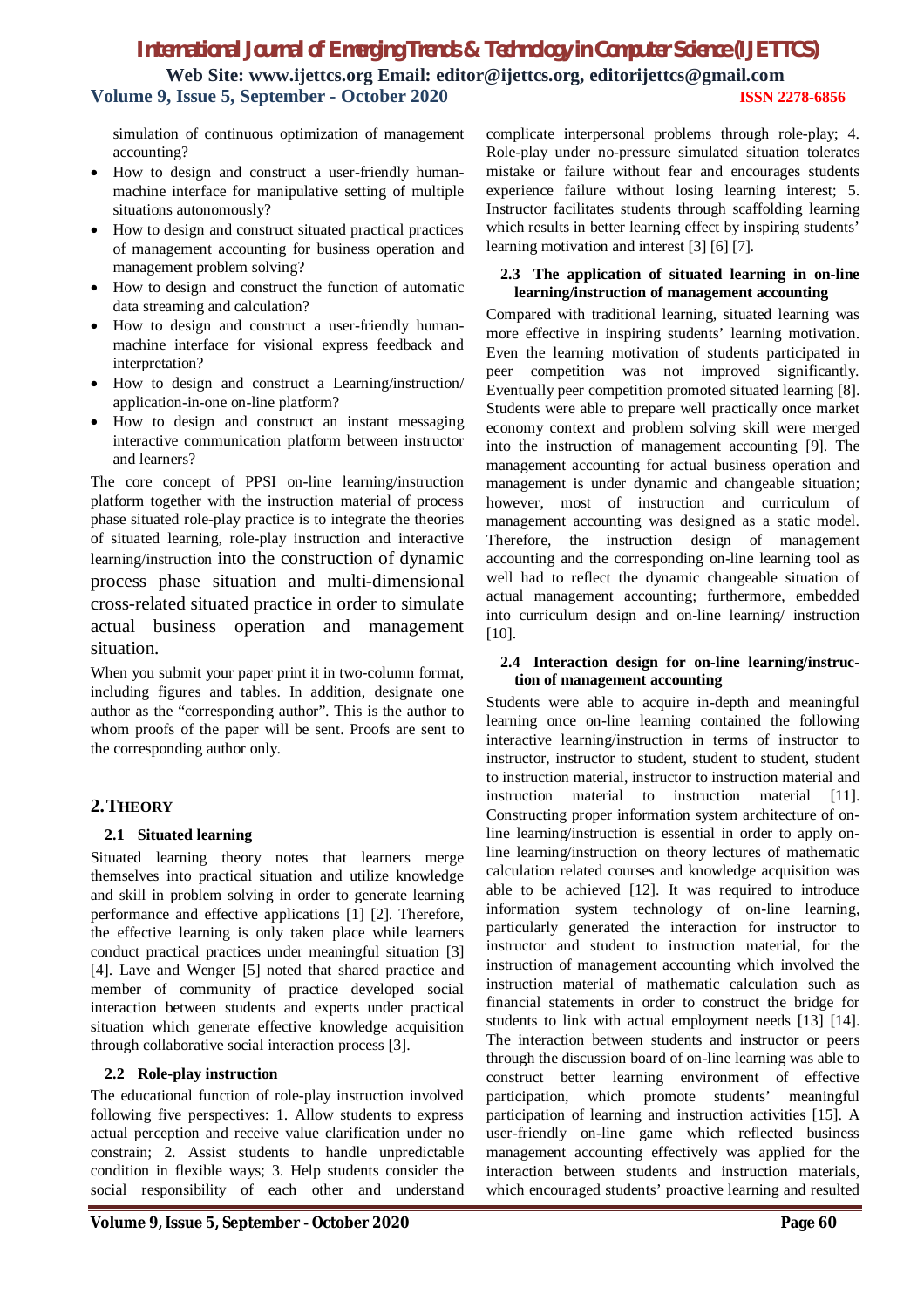## *International Journal of Emerging Trends & Technology in Computer Science (IJETTCS)* **Web Site: www.ijettcs.org Email: editor@ijettcs.org, editorijettcs@gmail.com Volume 9, Issue 5, September - October 2020 ISSN 2278-6856**

in both instruction and learning quality enhancement [16]. Instant message software tool operated together with online learning was able to construct effective interaction between instructor and students [17].

## **2.5 The knowledge acquisition of instruction/ learning community was constructed by the information system architecture design of on-line learning**

The information system architecture of on-line learning was designed to facilitate the identification and organization of multi-dimensional knowledge affiliation. Complete knowledge acquisition was able to be achieved by situated practices of multi-dimensional knowledge affiliation in online learning consequently [11] [18]. The information system architecture of on-line learning was designed to compromise instruction communities and learning communities, which facilitated the development of instruction/learning and practical practice communities. And it was essential factor of successful social knowledge construction [11].

## **3.METHOD**

An innovative instruction tool named as PPSI on-line learning/instruction platform together with the instruction material of process phase situated role-play practice which was operated on PPSI on-line learning/instruction platform was developed in this research:

#### **3.1 The development of PPSI on-line learning/ instruction platform**

The platform was developed to conform following innovative value of unique functions which were designed to solve existing disparities between traditional learning/ instruction of management accounting and the requirements of actual business operation and management:

- Operation management situation simulation under dynamic multi-dimensional cross-related condition
- Process phase situation simulation of continuous optimization of management accounting
- User-friendly human-machine interface for manipulative setting of multiple situations autonomously
- Learning/instruction/application-in-one on-line platform
- Automatic data streaming and calculation
- User-friendly human-machine interface for visional express feedback and interpretation
- Instant messaging interactive communication platform between instructor and learners

## **3.2 The instruction material development of process phase situated role-play practice**

• In this research multiple situated role-play practices were designed as problem solving tasks to have learners merged into respective business operation and management situation which was simulated by PPSI online learning/instruction platform and then learners accomplished problem solving tasks through continuous

optimization of management accounting by independent individual or community.

- The instructor played as a scaffolding facilitator to communicate with learners and/or learners communicated with each other in their learning community in the problem solving process through instant messaging interactive communication of PPSI on-line learning/instruction platform, which resulted in situated role-play practices.
- The instruction material drove learners to utilize corresponding knowledge to conduct operation and management problem solving in situated role-play practices in order to accomplish problem solving through learning-by-doing activities.

## **3.3 Design and construction of process phase situation**

This research designed and constructed required process phase situation through PPSI on-line learning/instruction platform together with the instruction material of process phase situated role-play practice, which facilitated learners conduct situated role-play practices in order to accomplish situated management accounting practices that simulated actual business operation and management problem solving:

- Operation management situation simulation under dynamic multi-dimensional cross-related condition
- Process phase situation simulation of continuous optimization of management accounting

## **4 RESULT**

## **4.1 The construction of PPSI on-line learning/ instruction platform and corresponding process phase situation**

Management accounting of star-up venture was taken as a baseline in this research. PPSI on-line learning/ instruction platform was developed as financial statements format under MS Excel base. Three statements were involved in terms of venture portfolio fund allocation statement, profit and loss statement and cash flow statement. Considering actual needs and limitation of instruction/learning, the followings conditions were leave out in terms of stock, payment term, non-operating investment and revenue, follow-up capital asset investment. The construction of major functions of PPSI on-line learning/ instruction platform and corresponding process phase situation were shown as followings:

## **4.1.1 User-friendly human-machine interface for manipulative setting of multiple situations autonomously**

- Instructor was able to set up specific business operation and management problem situation by autonomously manipulating respective parameter setting of three financial statements applied in PPSI on-line learning/ instruction platform.
- Learners were able to conduct business operation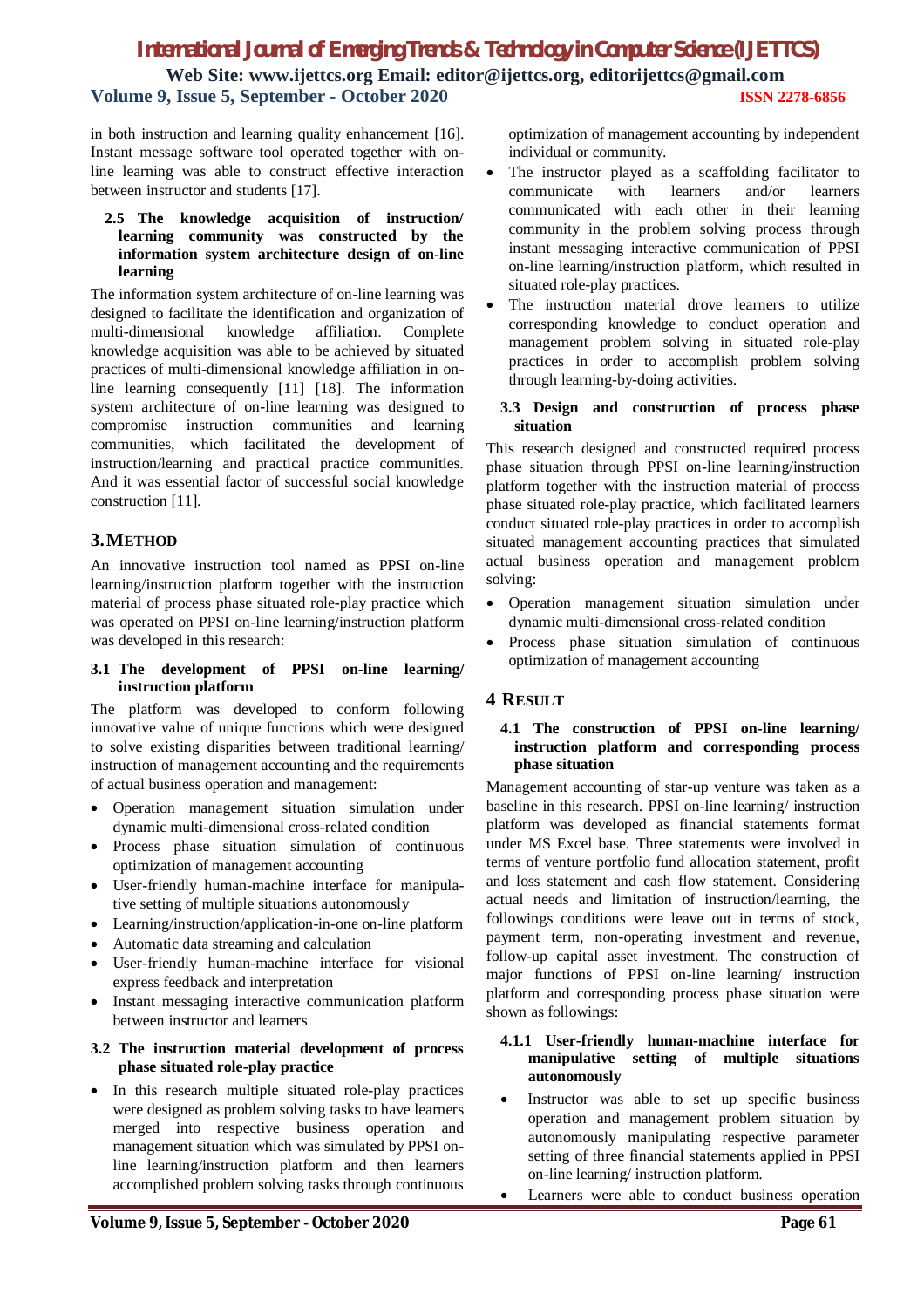# *International Journal of Emerging Trends & Technology in Computer Science (IJETTCS)* **Web Site: www.ijettcs.org Email: editor@ijettcs.org, editorijettcs@gmail.com Volume 9, Issue 5, September - October 2020 ISSN 2278-6856**

and management problem solving by autonomously modifying respective setting of three statements through identifying root causes from three statements and corresponding data.

#### **4.1.2 Automatic data streaming and calculation between multiple financial statements**

- Multi-dimensional cross-related influence of business operation and management situation was simulated by automatic data streaming and calculation between multiple financial statements of PPSI on-line learning/ instruction platform.
- Automatic data streaming and calculation between multiple financial statements reduced learners' recognition load by eliminating manual data affiliation and calculation.

## **4.1.3 User-friendly human-machine interface for visional express feedback and interpretation**

 User-friendly human-machine interface of PPSI online learning/ instruction platform provided visional express feedback in the form of both financial statements and statistic diagrams, which enhanced the effectiveness of data interpretation and problem identification in order to promote problem solving performance.

## **4.1.4 Instant messaging interactive communication**

- LINE instant messaging was utilized together with PPSI on-line learning/ instruction platform in order to realize the real-time communication between learners or between instructor and learners, which enhanced knowledge affiliation and application.
- Learning community, developed through utilizing LINE instant messaging communication, constructed systematic knowledge applied in operation and management problem solving.

## **4.1.5 Learning/instruction/application-in-one on-line platform**

 All functions mentioned above together with process phase situation construction facilitated instructor to conduct management accounting instruction of business operation and management problems through utilizing PPSI on-line learning/ instruction platform to simulate dynamic multi-dimensional cross-related business operation and management situation. Learners learned how to apply knowledge in situated practices of business operation and management problem solving on PPSI on-line learning/instruction platform. Learning/instruction/ application-in-one on-line platform was constructed consequently.

## **4.2 The instruction material development of Process phase situated role-play practices**

Operation and management problems, designed as problem solving tasks which simulated actual business operation and

management situation, were developed as process phase situated role-play practices for learners in this research. The corresponding financial statements of management accounting, simulated the characteristics of financial statements under the situation of problem solving tasks, were designed by the instructor and set in PPSI on-line learning/ instruction platform. Then learners applied knowledge in problem solving tasks and conducted interpretation and optimization according to real-time visional express feedback of PPSI on-line learning/ instruction platform. The problem solving tasks developed as instruction material in this research were listed as followings:

- Over equipment investment of initial venture founding results in shortage of working capital
- Over store construction investment of initial venture founding results in shortage of working capital
- Over variable cost results in low gross profit rate
- Over fixed cost results in low net profit rate
- Insufficient cash flow

## **ACKNOWLEDGEMENT**

This research project is supported by Ministry of Science and Technology (MOST), Taiwan. The project code is: MOST 109-2410-H-242-001. Appreciate MOST support which facilitates project development and execution of online learning/instruction platform with innovative contribution to the education of management accounting.

## **References**

- [1] J. Brown, A. Collins, P. Duguid, "Situated cognition and the culture of learning," Education Researcher, 18(1), pp. 32-42, 1989.
- [2] H. McLellan, "Evaluation in a situated learning environment," in Situated Learning Perspectives, H. Mclellan (ed.), Englewood Cliffs, NJ: Educational Technology Publications, 1996.
- [3] T. Hsieh, "The effect of role-play situated instruction on English learning performance of junior high school students," Master dissertation: Graduate Institute of Curriculum and Instruction, Mingdao University, Changhua, Taiwan, 2008.
- [4] J. Choi and M. Hannafin, "Situated cognition and learning environments: Roles, Structures, and implications for design," ETR  $& D, 43(2), pp. 53-69,$ 1995.
- [5] J. Lave and E. Wenger, Situated Learning: Legitimate Peripheral Participation, Cambridge University Press, Cambridge, 1991.
- [6] R. Chen, J. Yang, and C. Su, "A study of role-play instruction applied on web-based synchronous instruction," Living Technology Education, 40(5), pp. 3-13, 2007.
- [7] M. Bennett, Guidance and Counseling in Groups, McGraw-Hill, New York, 1963
- [8] Z. Wu, "Using situated learning with peer competition to enhance students' learning motivation," Master dissertation: Graduate Institute of Computer Science &